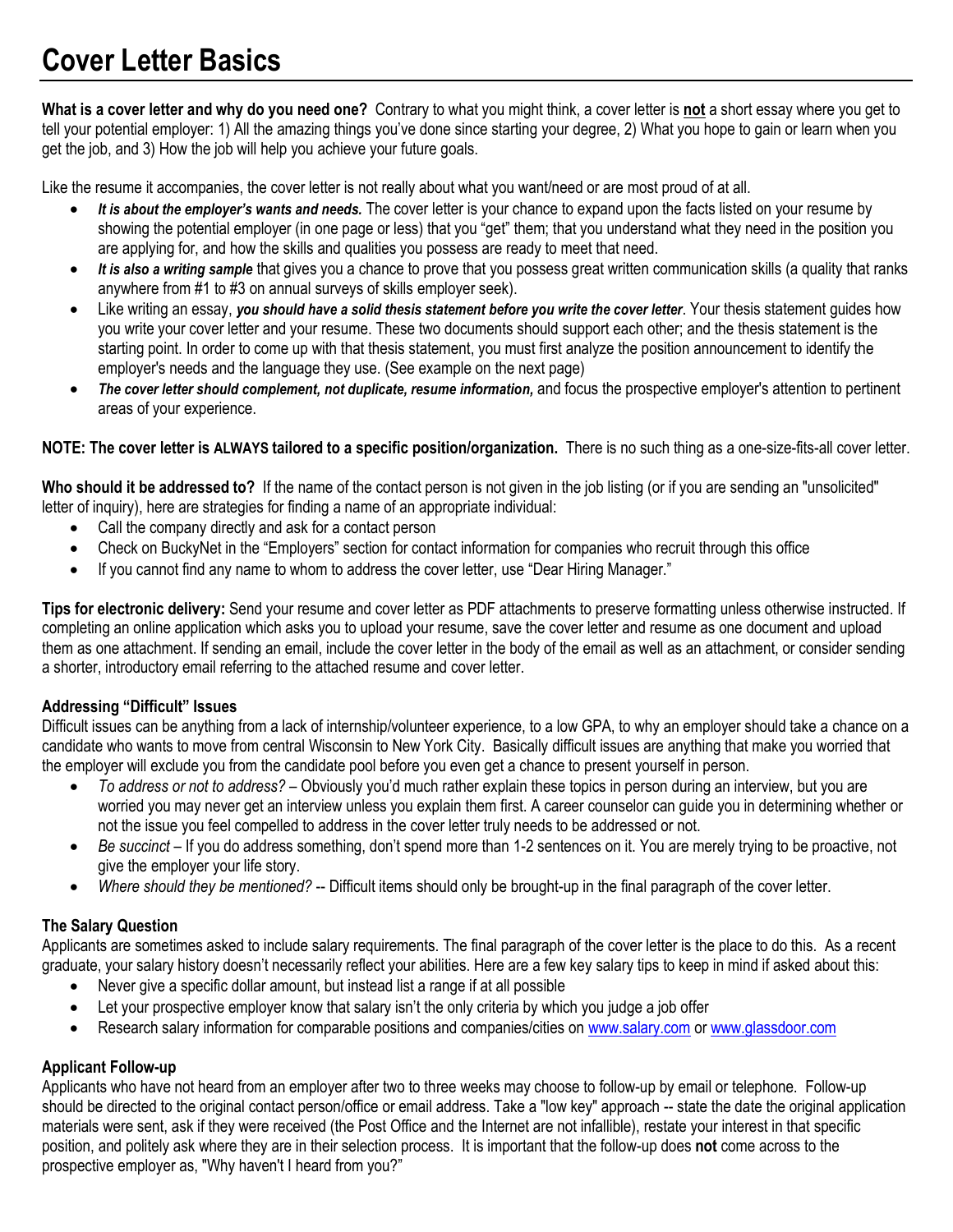# **BASIC COVER LETTER FORMATTING**

(adapted from *Building the Better Burger: Cover Letters* published on GovLoop by Paul Binkley)

Your street address (notice your name is not here) **Your City, State and Zip Code** (no phone number or email address)

**Date**

**Contact's name, Title** (if known) **Organization Name Street Address City, State and Zip Code**

**SALUTATION:** "Dear Mr. Smith:" or "Dear Ms. Jones:" (do NOT use "Mrs." unless you know for sure), or simply "Dear Hiring Manager:"

# **INTRODUCTORY PARAGRAPH (Thesis Statemement)**

Start with a "grabber" statement. This serves as your chance to tell the employer how you heard of the position and/or mention a personal connection you have with the organization. Then add your thesis which tells the reader what you are about to prove and in which order. It should be direct and confident without being arrogant or wishy-washy. You have the skills/abilities they need and you are going to prove that to them in this letter.

*Example: "Brian Jenkins, director of the Environmental Policy office, recently told me about the Management Analyst position in the Human Resources Office. My research, analysis, and project management skills make me an excellent candidate for this position."*

# **BODY PARAGRAPHS (Proof Statements)**

These paragraphs should demonstrate two things: Why you are a good fit for the job, and why you want to work for this *specific* employer. Body paragraphs often are 3-6 sentences long. They can be longer or shorter depending on relevant content but they should never be just one sentence. The Body of the cover letter is the place where you support your Thesis Statement from the Intro Paragraph *not* by summarizing your resume, but by making connections for the employer between your skills and the needs of their business.

- 1. In the example above, research skills were listed first, so you would begin by discussing your research experience: *("Throughout my work and academic experiences, I developed strong research abilities.")*
- 2. Follow that statement with some examples which illustrate your research skills (work, volunteer opportunities, class projects, etc…)
- 3. Show how your experiences tie into the employer's mission, and/or business model, and/or the specific job you're applying for
- 4. Move onto the next skill listed in your Thesis Statement (in this example "analysis") and complete steps 1-3 for that skill and finally do the same thing with "project management.

**SPECIAL NOTE:** *There is one key piece of information that you must include in your cover letter***:** demonstrate what you know about the employer; their mission, business model, recent achievements, etc… and link that knowledge to your own skills and achievements relevant to doing the job. You may achieve this either by:

- Interweaving knowledge of the employer into your Proof Statements as you go along;
- Including a separate paragraph after your Proof Statements and before the Conclusion Paragraph wherein you discuss things you've learned about the employer from your research which genuinely impress you.

# **CONCLUSION PARAGRAPH**

The first sentence of this paragraph is a restatement of your thesis: "Given the research, analysis, and project management skills I've just discussed, I believe I am an excellent candidate for the Management Analyst position." This is also the place to mention any schedulerelated information such as when you graduate or when you are available to begin the position. The final paragraph might also include transitional thoughts such as: "I look forward to learning more about this position with a personal interview." You may also restate your contact information if desired. The paragraph should end with you thanking them for their time and consideration.

**Sincerely,**

**Your Name**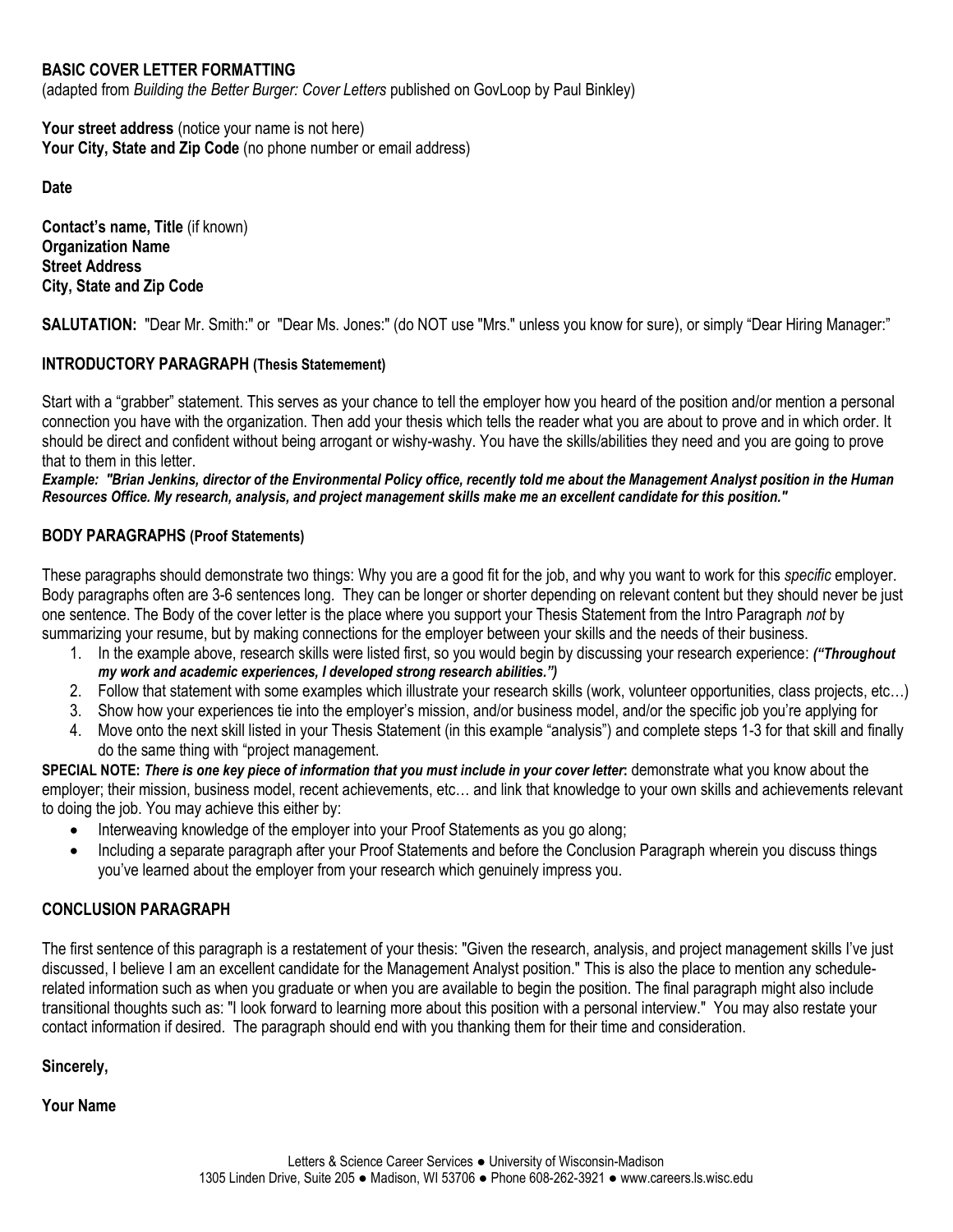509 Northgate Road, #112 Madison, WI 53702

February 22, 20xx

Madeleine Johnson Manager, AS/COA Miami 2655 LeJeune Road, 5th Floor Coral Gables, FL 33134

Dear Ms. Johnson:

In researching non-profit organizations serving the Latin American community, I discovered the listing for a Membership and Programs Development Specialist in Miami on your website. Please accept my application as I feel that my research and writing experience, data handling, and both Spanish and Portuguese language skills will allow me to excel in this position.

Through my experience as both a student and at a variety of internships, I have learned to hone my research, administrative, verbal and written communication skills. In the past year I have taken on two different independent research projects which included personal interviews with UN delegates and a project I undertook as part of a course where I utilized skills in project design, data collection, analysis utilizing Excel, and a presentation and report on the interpretation of the data. Additionally, through my work for a U.S. Senator, I interacted with many high level government officials and business and government leaders. This was in addition to the administrative work that relied on my ability to be both detail-oriented and prioritize a variety of tasks in a fast-paced environment with minimal staff.

For the past three years, I have been involved with the Latino community through my study abroad experience and my extensive travel throughout Latin America. My experiences with Latino culture have increased my desire to use my knowledge of both the Spanish and Portuguese languages and Latin American cultures to advocate for Latino communities in the United States. As evident from my resume, I have a track record of accomplishments and commitment to community service. These volunteer positions taught me about interacting effectively with diverse groups of people and confirmed my interest in helping others. I am dedicated to serving the Latino community which is why I am impressed by what I have learned about the Council of the Americas. The work you do, the populations you serve, the working groups you facilitate, and your organization's mission statement are all aligned with my own passions and interests.

I hope you will agree that my research and communications skills in English, Portuguese, and Spanish plus my facility for working with large amounts of data will make me an excellent Membership and Programs Development Specialist. Attached is a copy of my resume for your consideration. In the meantime, if I can provide you with additional information, please contact me at 608-555-1298 or ksandler@wisc.edu. Thank you for your time and consideration.

Sincerely,

Karina Sandler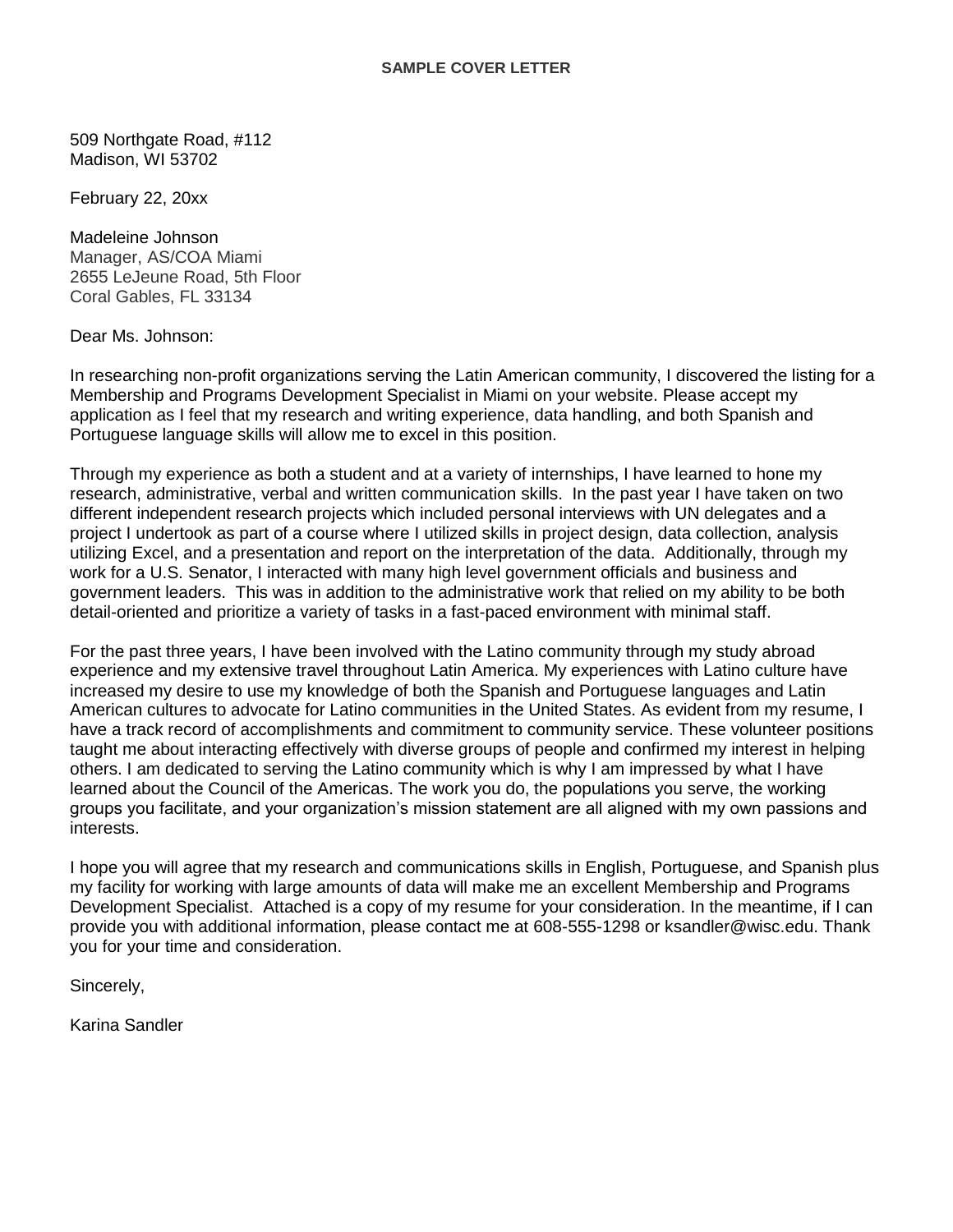# **Karina Sandler**

509 Northgate Road #112, Madison, WI 53702 (608) 555-1298, ksandler@wisc.edu

#### **EDUCATION**

#### **University of Wisconsin-Madison**

Bachelor of Arts, May 20xx Major: Political Science GPA 3.6/4.0, Dean's List

#### **GOVERNMENT AND RESEARCH EXPERIENCE**

# **United Nations,** New York, NY

Intern, United Nations Summer Seminar 20xx

- Met with delegates to discuss current international issues
- Conducted independent research which included personal interviews with United Nations delegates

# **Office of United States Senator**, Middleton, WI

Intern, January-May 20xx

- Answered constituent mail and responded to requests for information
- Interacted with diverse customers on a constant basis, improved communication skills
- Researched regional press information and distributed it to 10 different press headquarters
- Completed various special projects under minimal supervision

#### **Department of Political Science**, University of Wisconsin-Madison

Independent Research Project, January-May 20xx

- Designed research project to investigate recent voting trends
- Developed data-collection forms to efficiently organize and access detailed information
- Collected, analyzed, and interpreted data into meaningful report
- Prepared and presented final research report; earned an A for final grade

#### **CROSS-CULTURAL EXPERIENCE**

# **Centro Hispano Juventud Program**, Madison, WI

Tutor and English Teacher, September 20xx-Present

- Tutor and build positive relationships with Latino middle school students
- Gain insights into issues and challenges facing Latino adolescents

# **Council on International Educational Exchange**, Santiago, Chile

Academic Year Abroad, 20xx-20xx

- Fluent in Spanish, proficient in Portuguese
- Increased knowledge of Chilean history: political, economic, and social issues

#### **ADDITIONAL EXPERIENCE**

Server, Vintage Brewing Company: Madison, WI, August 20xx-Present Monitor, University of Wisconsin-Madison Info Labs: Madison, WI, August 20xx-May 20xx Barista, Starbucks: Wausau, WI, May-August 20xx-20xx

#### **COMPUTER SKILLS**

Microsoft Word, Excel, PowerPoint, Access STATA, SAS, and SPSS statistical data software